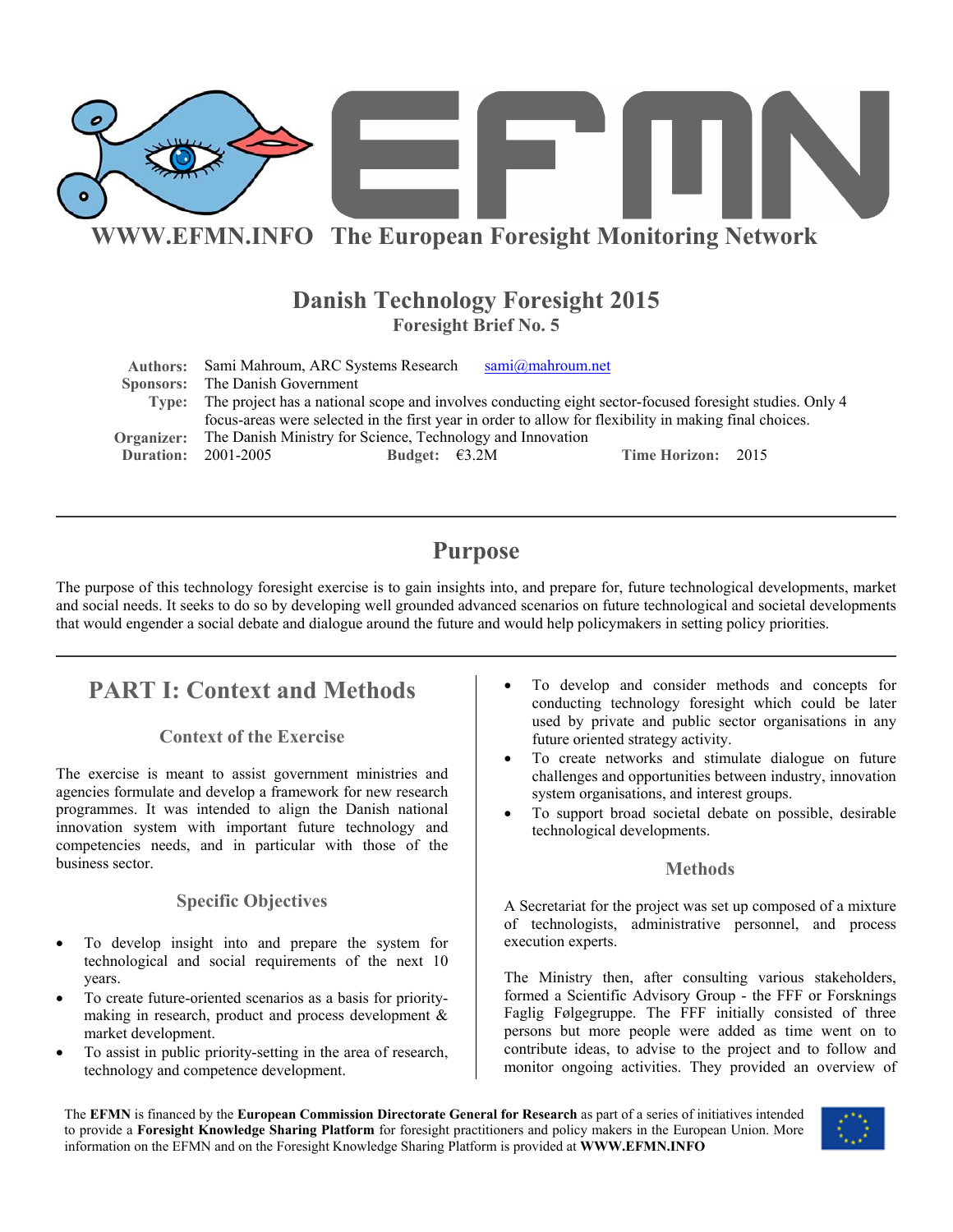issues, analyzed results and highlighted their relevance to the overall objectives of the exercise.

Steering groups or panels were formed for each focus area that balanced technology expertise with economic and society insight. The members of the panel included directors of businesses, leaders of research institutes, representatives of sectoral associations and interest groups. They were selected on the basis of consultation between the FFF and the Ministry.

Their role was to interact with outside consultants who provide more detailed analysis and support to the panel members. They panels are required to analyze and develop visions in the form of scenarios and suggest initiatives for the future.

The exhibit below provides a graphic illustration of the organization of the ongoing Danish Foresight initiative.



# **Part II: Content & Findings**

The foresight project focused on seven themes, the Environment, Biological and Health Sciences, ICT,

Hygiene, Nanotechnologies, Aging and Robotics. Work on the last two themes is still in progress. Under each of these themes, areas of application for Denmark and the technologies needed were identified.

Many inter-dependencies exist between themes. For example themes such as ICT have links to Health as well as to Agriculture and Nanotechnologies. Health is also linked to hygiene and the environment. This merely reflects the nature of the problems and challenges that Society faces and the contribution that different disciplines make in providing solutions that address real-world challenges. This also means that the same problems and solutions can appear under different themes and that the different task-forces do not always report results in a similar format.

What follows is an attempt to outline the basic content and the key findings of the work done by the different panels to date:

# **The Environment Panel**

This panel identified the following critical areas for the future:

- Biological resources water,
- Biological resources spatial planning,
- Consumption of mineral resources,
- Consumption and spreading of chemicals.

It concludes that the following technologies are required to address these critical issues:

- **Flexible energy systems using wind power**: Flexible systems for electricity and heat product ion are the core in increasing the usage of wind energy, and Denmark is working on a broad front in developing hardware and software.
- **Systematic optimization of energy consumption in buildings:** Denmark has major potential for achieving energy savings by further developing integrated systems and concepts, especially with opportunities existing in new and smart buildings. Denmark has a competitive advantage in energy savings buildings, new materials, building components, insulation, etc.
- **More environmentally-friendly agricultural production:** The perspectives of targeting precision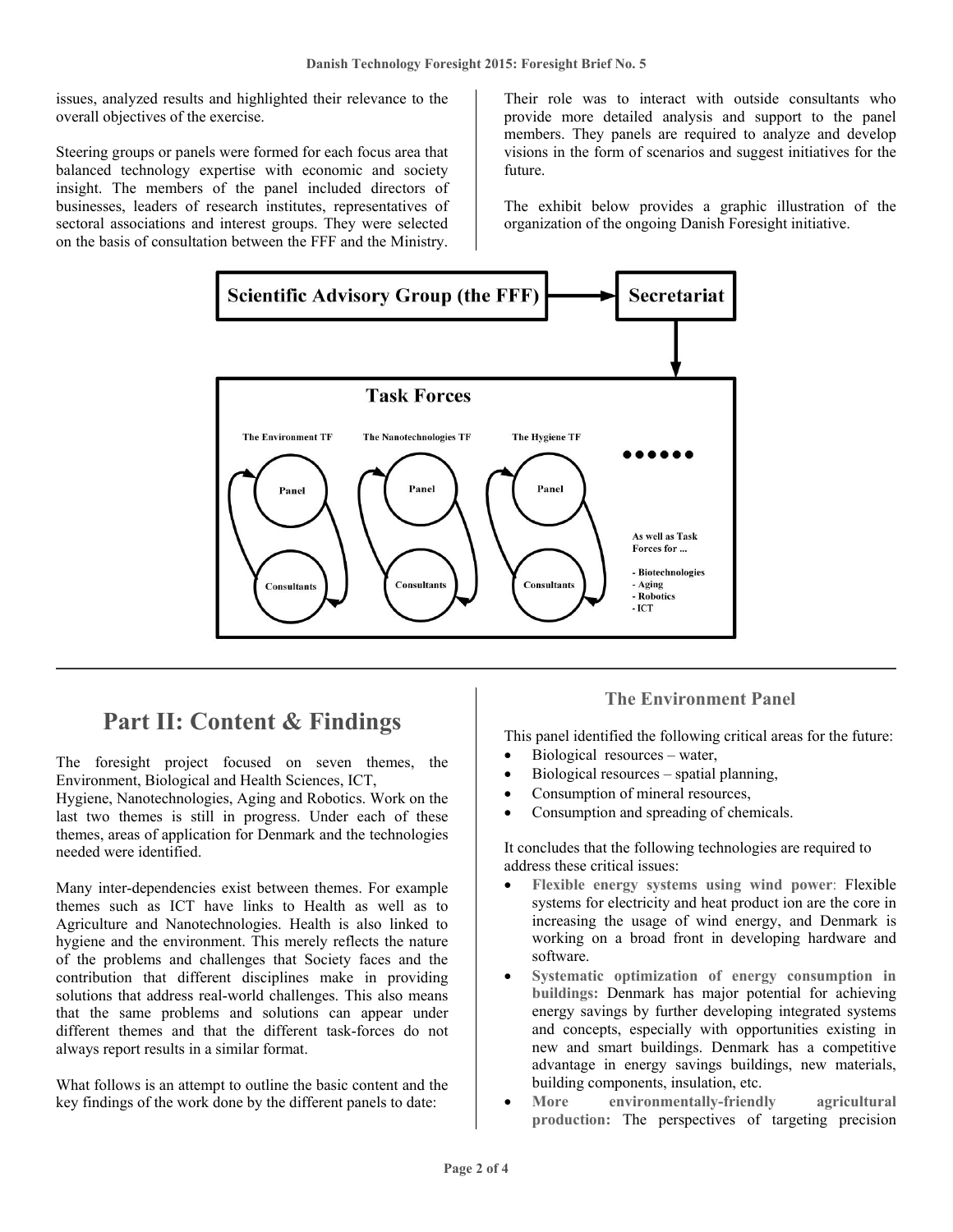agriculture and organic farming which are knowledge intensive and enable the targeting of high value crops. Precision agriculture combines IT, remote sensor and robot technology together with further development of traditional agricultural machinery. Organic farming is based on the idea that farming should be part of a natural biological cycle with main aims are to avoid pollution, to maintain/ increase fertility of the soil and work on more closed substance cycles.

• **Design of green materials and products:** Denmark is at the forefront of the development of green products based on environmentally- friendly materials and processes – i.e. green design.

#### **The Bio & Health Panel**

This panel identified the following critical areas:

- Health problems related to aging, nutrition, and life style
- Health care structure, including shortage of health workers, costs, & management
- Patient relations, focusing on better quality, treatment of inter-related illnesses, personalized care, and more responsibility to the patient
- Ethical issues arising from new technologies and new procedures

To address these issues the following technologies will play a key role in the future:

- Human genomics and proteomics (including products such Personal Genetic ID Cards, prenatal analysis, gene therapy, etc.): In the field of human genomes and proteomes, the mapping of the human DNA has paved the way a paradigm shift towards individualized and preventive forms of care based on genetic disposition, targeted screening, diagnostics and innovative medical treatments. These include: screening for genetically determined characteristics, more individualized and targeted treatment of diseases and improved prevention of human pathogens (viruses and bacteria transmitted by humans).
- **Stem Cells (for the treatment of neurodegenerative illnesses, traumatic brain and spinal cord injury, etc.):** The research in stem cells from early-stage human embryos, as well as from various types of tissue from adults, aims at engendering many exciting perspectives for developing new forms of treatment in which stem cells are used to replace malfunctioning cells or tissue (stem cell-based cell therapy).
- **Bio-electronics (such nano-robots, biological computing, biosensors, biochips, electronic implants, etc):** Bioelectronics presents many interesting opportunities for fields such as medical equipment technology (including the development of electronic implants for rehabilitation, etc.) and biosensors for monitoring purposes. Recent research in cell properties, and the way they interact with their surroundings, has paved the way for new forms of integration and

interaction between biological material and electronic systems, and nanotechnology has permitted the examination and understanding of systems right down to the atomic level.

• **Pervasive Healthcare (such as automatic and mobile monitoring, virtual hospitals, etc):** Pervasive healthcare could be used to give patients, relatives and staff better access to information as and when they need it. There are also many possibilities for home care – healthcare and treatment in the home. Pervasive healthcare can be seen as a way of improving care, communication and the use of resources, and thus has the capacity to optimize the health sector in many areas.

## **The ICT Panel**

Areas identified as being critical for the future include:

- Pervasive computing computers will play a bigger role in our daily life and surroundings. By 2012 many of the largest Danish companies will have positioned themselves as technology-developers because of their ability and determination to use and integrate pervasive computing into existing services and products.
- Health services this is seen as a sector where Denmark could start from in its application and development of pervasive computing.
- Facility management, especially of large building, constructing projects, etc.
- Security (digital ID etc)
- Food, this is an area where Danish companies are internationally competitive.
- Entertainment, this is a fast growing area in Denmark especially games and film production

Key technologies for the future include:

- Communication networks and infrastructure,
- Energy saving ICT technology, such as improved batteries and electrical consumption technology,
- MEMS Micro-Electronic-Mechanical Systems, silicon technologies, sensors, micro-mechanical components, etc.
- Screen Technologies such as OLED Organic Light Emitting Diode, LCD and digital paper technologies, etc.
- Software technologies.

## **The Nanotechnology Panel**

As a new emerging field its areas of applications remain not so well defined but they are believed to be pervasive in their impact. Denmark is expected to play a leading role in the future development of this technological field. The following technological areas were identified as being critical for the development of the domain and to have a strong relevance for Danish society and its economy:

• Nano-medicine and drug delivery including the establishment of a nano-technology centre for cancer research,